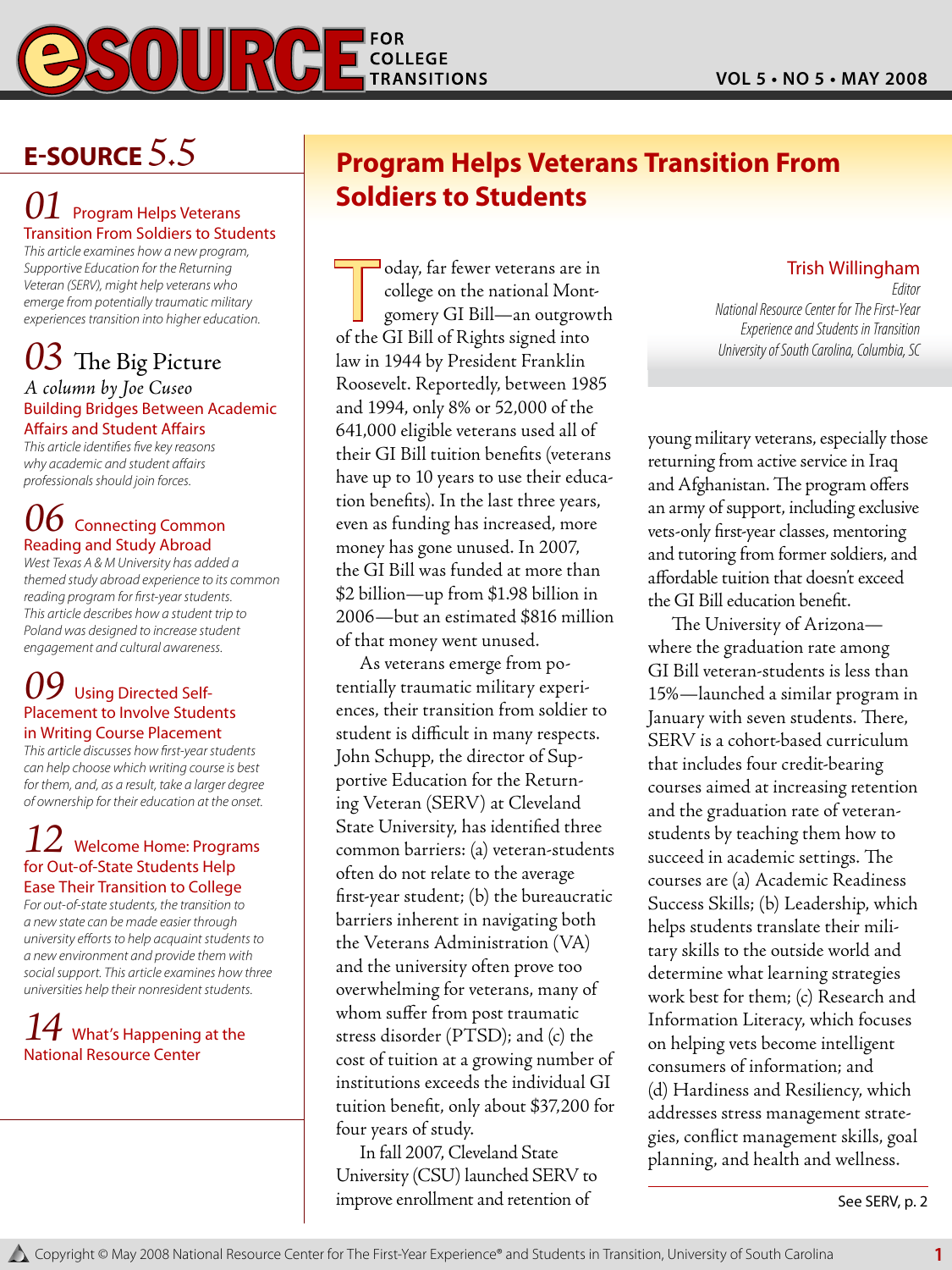

#### **SERV** Cont. from p. 1

This course is cotaught by a university professor and a clinical psychologist at the Southern Arizona VA Health Care System who also treats vets who have PTSD. "Our end goal is for [veteran-students] to get a college degree, not to have a college experience," said Terri Riffe, director of the University Teaching Center where the program is housed.

SERV has drawn media attention, and, as a result, almost a dozen other universities are considering bringing similar programs to their campuses. This interest spurred Schupp, who also teaches chemistry at CSU, to coauthor federal legislation that would establish the SERV Act and provide funding to considerably expand the program in size and scope.

The U.S. Senate bill would encourage universities to set up Centers of Excellence for Veteran Student Success—single points of contact that coordinate comprehensive support services for veteran-students, including admissions, registration, financial aid, veterans benefits, academic advising, student health, personal or mental health counseling, career advising, and disability services. Grant money would also allow universities to monitor rates of enrollment, persistence, and completion among veteranstudents and would offer support for veterans-only classes and other methods designed to ease the transition of vets. The bill could be decided on as early as this summer.

#### **Breaking Down Barriers**

At CSU, veterans-only classes are the antidote for veterans who view the traditional classroom setting as a landmine, especially the large lecture-



*John Schupp, chemistry professor and director of SERV (Supportive Education for the Returning Veteran) at Cleveland State University, teaches a chemistry class exclusively for military veterans—one of several classes designed to help ease the college transition of veteran-students. Photo courtesy of John Schupp.*

style courses with more than 100 students from multicultural backgrounds, including those of countries where veteran-students may have been in combat. Veteran-students have difficulty knowing and understanding whom to trust, Schupp said. This is unlike in the 1940s when the first wave of post World-War II veterans successfully went to university on the GI Bill. Then, the majority of college students were American vets. Thus, veteran-students had an automatic support network.

The vets-only classes at CSU are smaller and naturally more collaborative, recreating the camaraderie of the military unit, Schupp said. As soldiers, veterans were trained to work together to survive, Schupp notes, but often in traditional classrooms, education is personal and there is less teamwork.

Cleveland State sophomore Josh Miller, 28—a disabled army veteran who served in Iraq and Afghanistan—said the vets-only classes make him feel safer and more relaxed, in part because he is learning alongside students who have shared experiences. "I mean, it's not like me and these guys are childhood friends," said Miller, who has PTSD. "But the

majority of them have all seen combat. They've seen how bad things can get. I think these classes make it more conducive for veterans to learn."

Miller, a biology and chemistry major who plans to attend medical school, took Schupp's first chemistry class for vets-only. Schupp handpicked two other interested professors to teach vets-only biology and history. The professors seek ways to make instruction relevant to the students' military experience, Schupp said, (e.g. giving a lesson on the composition of explosive devices in a chemistry class or discussing biological warfare in biology).

The SERV professors also are sensitive to the reality that many veteranstudents can have bad days that might interrupt their studies. First-year student Edmond Sweeney was grateful for this understanding when the PTSD symptoms that he has suffered since serving as an Army radio transmission operator in Kosovo cropped up in the middle of his studies at Cleveland State. "I was depressed," Sweeney said. "I didn't want to go anywhere, didn't want to do anything. There were days I didn't want to get out of bed and get dressed."

See SERV, p. 13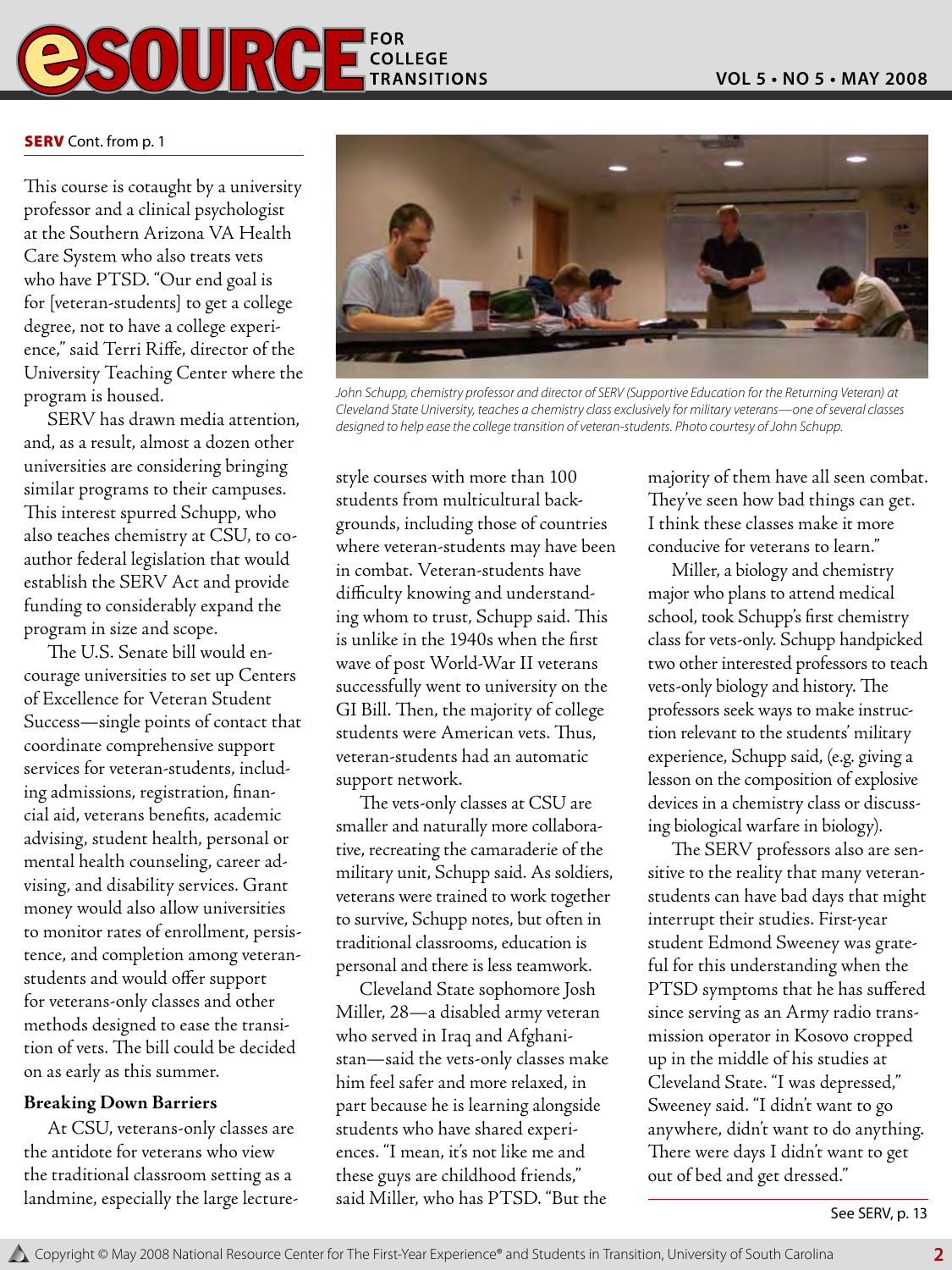

# $\sum$ he  $\sum$ ig Picture population) revealed that one of the distinctive features of these high-

#### Joe Cuseo

*Associate Professor, Psychology; Director, Freshman Seminar Marymount College, Rancho Palos Verdes, CA*

## **Building Bridges Between Academic Affairs and Student Affairs**

Succession-<br>Sals have long argued that the<br>success of their programs hinges  $\blacktriangleright$  tudent development professionals have long argued that the heavily on collaboration with academic affairs (American College Personnel Association, 1975). More recently, a spate of national reports have called for closer collaboration between academic and student affairs to promote a more "seamless" undergraduate experience (Boyer, 1987; Carnegie Foundation, 1990) that integrates students' curricular and cocurricular experiences (ACPA & NASPA, 1997; 2004; AAHE, ACPA, & NASPA, 1998).

This article identifies five key reasons why academic and student affairs professionals should join forces to (a) promote student retention (persistence to graduation); (b) maximize student learning and cognitive development; (c) advance institutional assessment, accountability, and quality; (d) realize the goals of liberal education and holistic (whole-person) development; and (e) create a stronger sense of campus community.

#### **Enhancing Student Retention (Persistence to Graduation)**

National research indicates that the majority of students who withdraw from college are in good academic standing at the time of their departure (Gardiner, 1994; Noel, 1985; Tinto, 1993). This finding strongly suggests that the root cause of most student attrition involves issues other than just academic underpreparedness or academic-skill proficiencies, and that its solution requires the involvement of both academic and student development services. This argument is supported by a national research project designed to document effective educational practices (Project DEEP), which revealed that one key characteristic of institutions with higher-than-predicted graduation rates was a high degree of respect and collaboration between academic and student affairs (Kuh, Kinzie, Schuh, Whitt, & Associates, 2005). Similarly, an in-depth study of state universities with higher-than-average graduation rates (given their institutional characteristics and student

distinctive features of these highperforming institutions was campuswide coordination of retention efforts that stimulated communication and cooperation between academic and student affairs (AASCU, 2005).

#### **Maximizing Student Learning and Cognitive Development**

Research repeatedly indicates that students' most significant and memorable learning experiences often occur outside the classroom. Data collected as part of the National Study of Student Learning reveals that firstyear student gains on standardized measures of critical thinking correlated positively with student involvement in college clubs and organizations (Inman & Pascarella, 1998), and qualitative research conducted with students at different stages of their college experience indicates that reasoning skill and overall epistemological development are positively influenced by students' cocurricular experiences (Baxter Magolda, 1992). Such findings suggest that if classroombased faculty were to collaborate with student development professionals to coordinate and integrate students' inclass and out-of-class learning experiences, synergistic effects on student learning and cognitive development are likely to result (Cuseo, 2002).

#### **Advancing Institutional Assessment, Accountability, and Quality**

Even a cursory review of college catalogues will reveal that the majority of institutional mission statements embrace educational goals that are much broader and diverse than knowledge acquisition and cognition.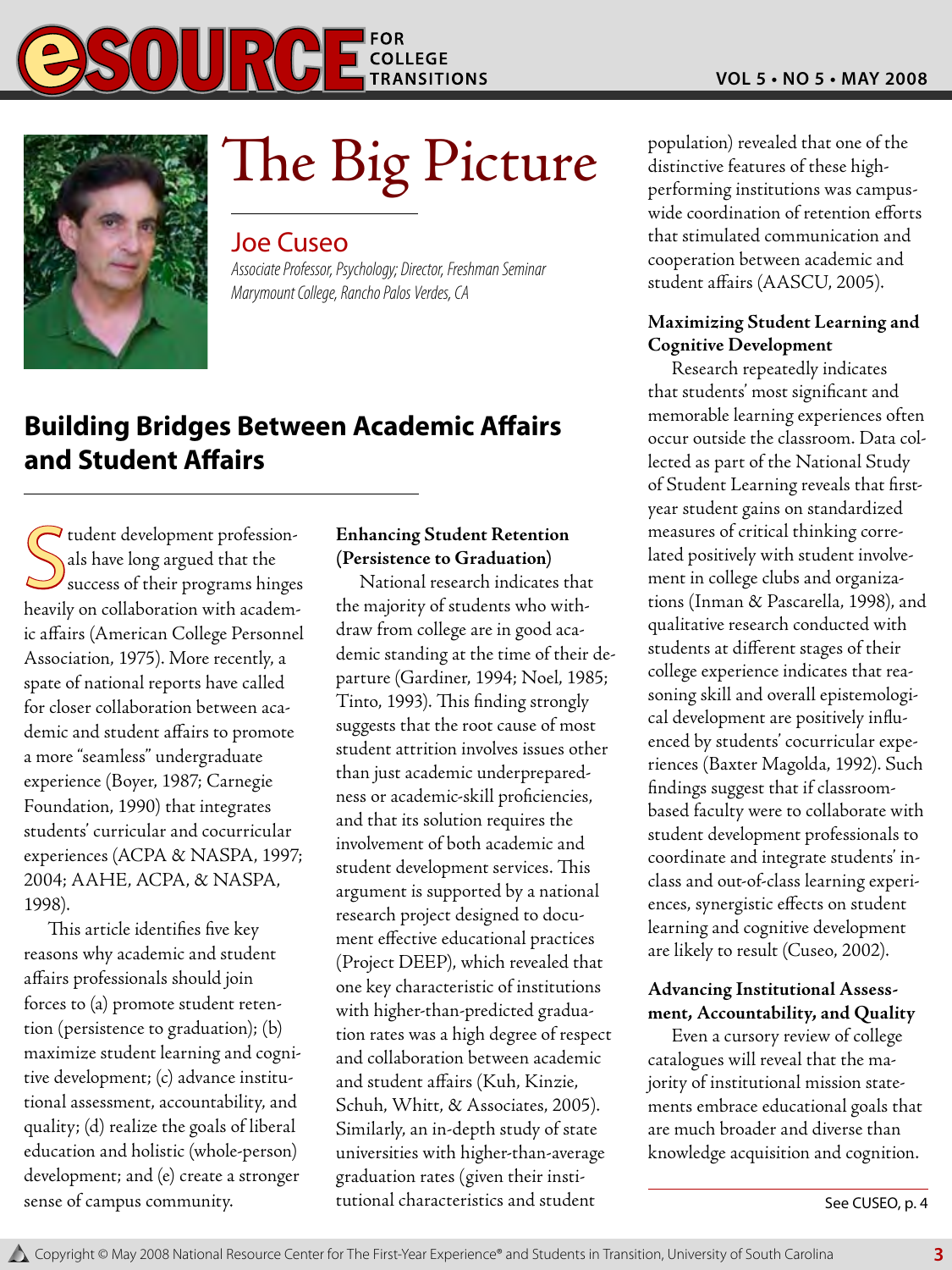

#### Cuseo Cont. from p. 3

Collaboration between the professional divisions of academic and student affairs is necessary in order to ensure that assessment is comprehensive enough to capture the total impact of a college education, including both its curricular and cocurricular components.

#### **Realizing the Goals of Liberal Education and Holistic (Whole-Person) Development**

Historically, general education has been viewed almost exclusively in terms of courses that comprise the liberal arts curriculum. However, the goals of liberal education, which lie in the domain of academic affairs, and the goals of holistic development, which lie in the domain of student affairs, are strikingly similar. As Berg (1983) notes, "To educate liberally, learning experiences must be offered which facilitate the maturity of the whole person and enhance development of intellectual maturity. These are the goals of student development and clearly they are consistent with the mission and goals of liberal education" (p. 12).

Based on a meticulous review and synthesis of more than 3,000 postsecondary studies on how college affects students that were conducted over a 30-year period, Pascarella and Terenzini (2005) reached the following conclusion: "The evidence strongly suggests that these [college] outcomes are interdependent, that learning is holistic rather than segmented, and that multiple forces operate in multiple settings to shape student learning in ways that cross the 'cognitiveaffective' divide" (p. 269).

#### **Creating a Stronger Sense of Campus Community**

In 1988, the National Association of Student Personnel Administrators devoted a special edition of its professional periodical (*NASPA Journal*, vol. 20, no. 1) entirely to the issue of the "persistent gap" between student life and academic life in higher education. This historical gap still has not been bridged. In fact, it has probably widened because postsecondary institutions have grown more complex and the training of professionals who work in higher education has become more specialized. This has resulted in tighter compartmentalization of professional functions and further fragmentation of the university into independent political divisions or territories, which tend to operate as functional "silos" (Schroeder, 2005). Such compartmentalization serves to sabotage the development of a sense of campus community and splinters students' holistic development into disjointed parts.

It is noteworthy that the origins of the first-year experience movement emerged from the concerns of a former president of the University of South Carolina, Tom Jones, who thought his university needed to treat students more holistically (Watts, 1999). He was strongly influenced by Nevitt Sanford's (1968) book, *Where Colleges Fail*, in which the author argues that colleges fail when they neglect to treat students as whole persons, and they fail to do so because the institutions themselves lack organizational and functional coherence.

Specific strategies for promoting organizational coherence and crossfunctional collaboration between

academic and student affairs will be discussed in the next issue of *E-Source*.

#### **References**

- American Association of State Colleges & Universities (AASCU). (2005). *Student success in state colleges and universities*. Retrieved January 21, 2008, from http:// www.aascu.org/GRO/docs.htm
- American Association for Higher Education (AAHE), American College Personnel Association (ACPA), & National Association of Student Personnel Administrators (NASPA). (1998). *Powerful partnerships: A shared responsibility for learning*. Washington, DC: Authors.
- American College Personnel Association. (1975). A student development model for student affairs in tomorrow's higher education. *Journal of College Student Personnel, 16,* 334-341.
- American College Personnel Association (ACPA) & National Association of Student Personnel Administrators (NASPA). (1997). *Principles of good practice for student affairs.* Washington, DC: Authors.
- American College Personnel Association (ACPA) & National Association of Student Personnel Administrators (NASPA). (2004). *Learning reconsidered: A campus-wide focus on the student experience.* Washington, DC: Author.
- Baxter Magolda, M. (1992). Cocurricular influence on college students' intellectual development. *Journal*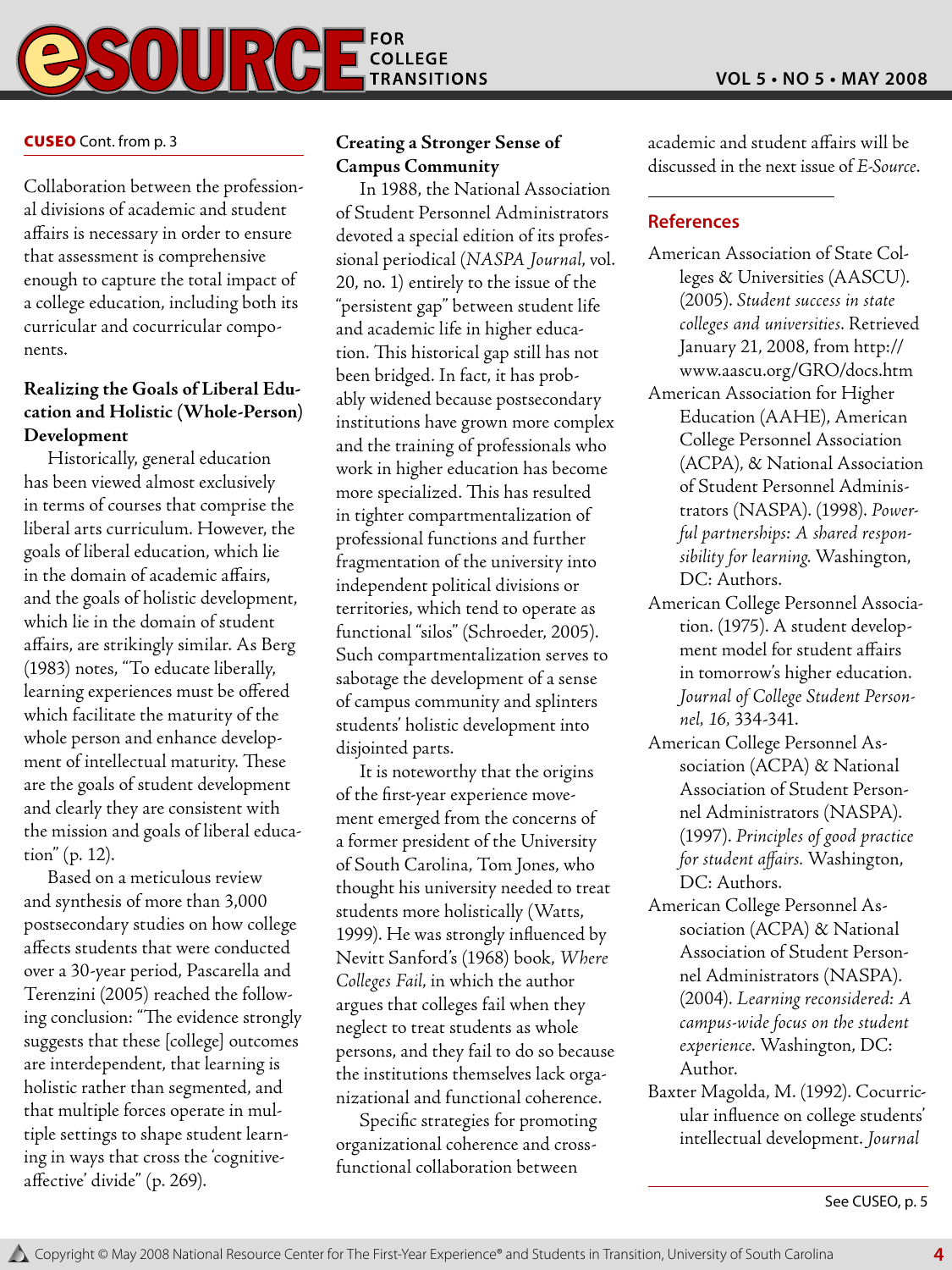

#### Cuseo Cont. from p. 4

*of College Student Development, 33,* 203-213,

- Berg, T. G. (1983). Student development and liberal education. *NASPA Journal 21*(1), 9-16.
- Boyer, E. L. (1987). *College: The undergraduate experience in America.* New York: Harper & Row.
- Carnegie Foundation for the Advancement of Teaching (1990). *Campus life: In search of community.* Princeton, NJ: Author.
- Cuseo, J. B. (2002). *Organizing to collaborate: A taxonomy of higher education practices for promoting interdependence within the classroom, across the campus, and beyond the college.* Stillwater, OK: New Forums Press.
- Gardiner, L. F. (1994). *Redesigning higher education: Producing dramatic gains in student learning.* Report No. 7. Washington, DC: Graduate School of Education and Human Development, The George Washington University.
- Inman, P., & Pascarella, E. (1998). The impact of college residence on the development of critical thinking skills in college freshmen. *Journal of College Student Development, 39*, 557-568.
- Kuh, G. D., Kinzie, J., Schuh, J. H., Whitt, E. J., & Associates (2005). *Student success in college: Creating conditions that matter.* San Francisco: Jossey-Bass.
- Noel, L. (1985). Increasing student retention: New challenges and potential. In L. Noel, R. Levitz, & Associates (Eds.), *Increasing student retention* (pp. 1-27). San Francisco: Jossey-Bass.

#### *E-Source* **Submission Guidelines**

**Audience:** *E-Source* readers include academic and student affairs administrators and faculty from a variety of fields interested in student transitions. All types of institutions are represented in the readership.

**Style:** A limited number of feature-length stories will be interspersed with shorter research briefs or news items. Tables, figures, and artwork will be included on a space-available basis. Limited references can be printed. Articles, tables, figures, and references should adhere to APA (American Psychological Association) style. Annotations of new resources should include the following: complete title of the publication, author(s) or editor(s), publisher, publication date, and complete URL if source is available online. *E-Source* does not publish endorsements of products for sale.

**Format:** Submissions should be sent via e-mail as a Microsoft Word attachment.

**Length:** Feature-length articles should be 500-1,000 words. Brief articles should be 250-500 words. Annotations of new resources should be no more than 50-100 words. The editor reserves the right to edit submissions for length.

**Copyright:** Articles shall not have been registered for copyright or published elsewhere prior to publication in *E-Source*. Photographs are welcome with a signed release form and name of photographer or copyright owner.

**Contact Information:** Contact information will be published with each article selected for publication in *E-Source*. Please include the following information with your submission: name, position title, department, institution, address, phone number, and e-mail address.

**Submissions Deadlines:** For the July issue, the deadline is May 21.

Please address all questions and submissions to: Trish Willingham, Editor National Resource Center for The First-Year Experience and Students in Transition • University of South Carolina 1728 College Street • Columbia, SC 29208 E-mail: **willngpa@gwm.sc.edu** Phone: (803) 777-1924 • Fax: (803) 777-9358

See CUSEO, p. 8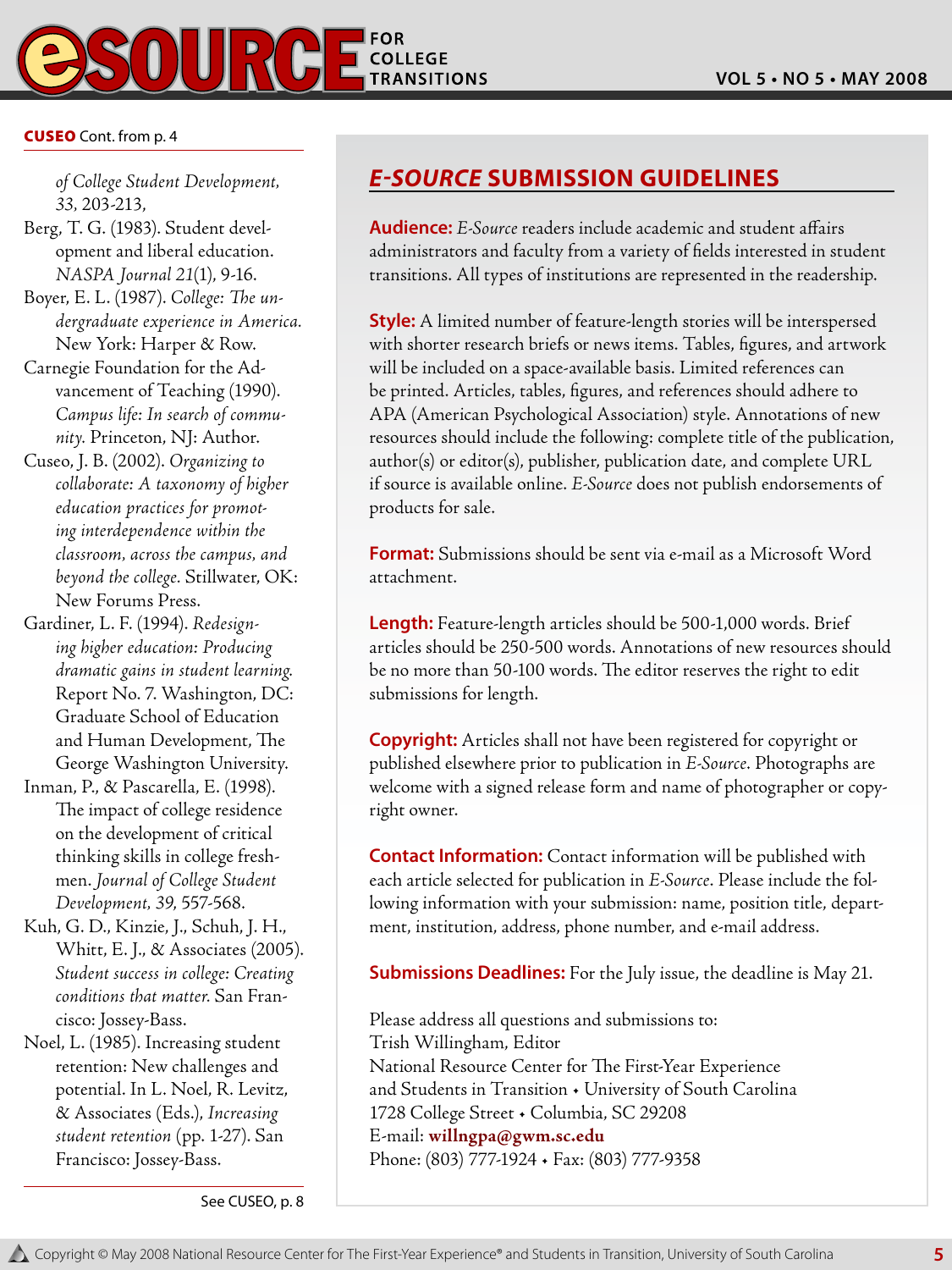

## **Connecting Common Reading and Study Abroad**

or the past three years, West<br>Texas A&M University<br>(WTAMU) has had a success-<br>ful common reading program for firstor the past three years, West Texas A&M University (WTAMU) has had a successyear students. However, in fall 2007 the university added a twist—a study abroad experience with a common reading theme designed to further engage students and extend their cultural awareness.

Twenty first-year students dubbed Readership WT Ambassadors—won the opportunity to go on a 10-day all-expense paid trip to Poland. The student ambassadors were chosen from among about 140 first-year students who wrote essays in which they analyzed the themes in the 2007 common reading book choice, *Night*—an autobiographical account of how author Elie Wiesel survived Nazi death camps in Poland as a teenager during World War II.

During spring break this March, the students traveled to Poland where they retraced Wiesel's footsteps and spent three days onsite at former Nazi concentration camps in Auschwitz. The students also explored Jewish museums in Kraków, Poland, and met with local Polish students to exchange cultural information. The trip was paid for through funds from a charitable foundation and a ticketed event that featured Wiesel. Six faculty members and three upperclass peer leaders accompanied the student ambassadors.

In preparation for the trip, the student ambassadors enrolled in a three-credit-hour course in which they

#### Russell Lowery-Hart

*Associate Vice-President for Academic Affairs*

#### Kendra Campbell

*Director of Learning Communities Division of Student Success, Academic Affairs*

> *West Texas A&M University Canyon, TX*

studied Poland and the Holocaust. After the trip, the students returned as intellectual activists willing to link the lessons of their trip to current issues locally and globally and to be leaders of change. As part of a servicelearning project, the students have created an organization that focuses on issues of genocide and that works

with Sudanese, Iraqi, and Somalian refugees in Amarillo, Texas, teaching them English and résumé and jobsearch skills, as well as helping them complete government paperwork.

After their trip, Readership WT Ambassadors also shared their experiences with the campus and local communities, including area high schools and nonprofit organizations and created programs to raise awareness about recent acts of genocide globally, encouraging their peers to embrace our global responsibilities.

Extensive survey results collected prior to the trip indicated that WTAMU students, like their peers nationally (as demonstrated in the National Survey on Student Engagement [NSSE]), did not feel their generation was responsible to, or for, their international peers. As a result, students indicated little understanding of current global conflicts and did

See ABROAD, p. 7



*Students and faculty tour the Galicja Jewish Museum in Kazimierz, a historical district of Kraków, Poland, best known for being home to a Jewish community from the 14th century until World War II. Photo courtesy of Kendra Campbell, WTAMU.*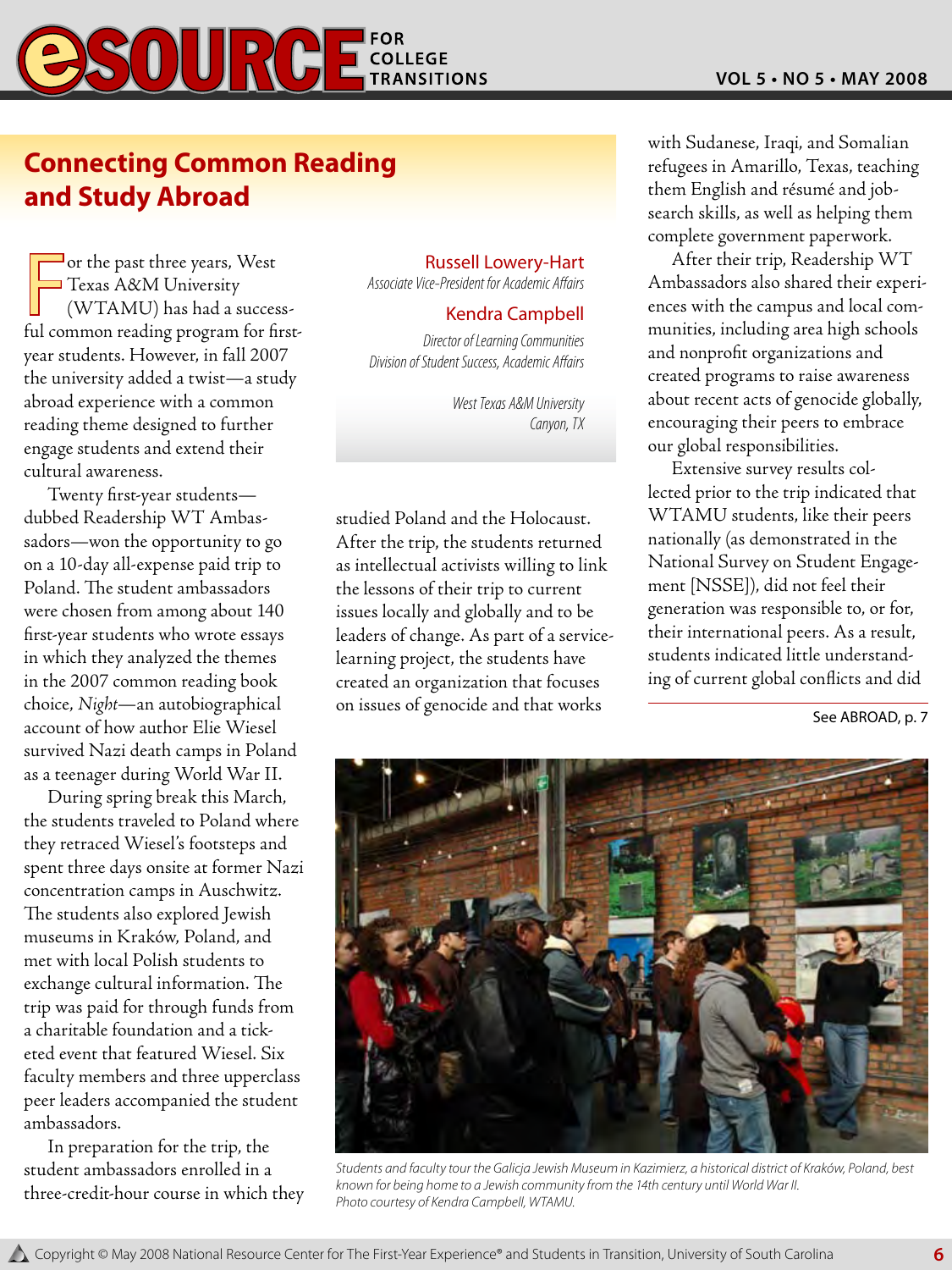

#### **ABROAD** Cont. from p. 6

not feel their lives were affected by world crises.

Using the curricular innovation of a campus-wide common reading program combined with travel related to the selected text, WTAMU helped students develop a broader global understanding. Additionally, results of a second student survey indicate that the program has transformed student engagement among all first-year students at WTAMU:

- 87% of students said the possibility of all-expense paid travel motivated them to read the book.
- 92% indicated the book was integrated into other courses.
- 71% said they discussed book themes with peers outside of class.

The Readership WT Ambassadors completed a pre- and posttest of intercultural skills. This focused on student willingness to learn about other cultures, fear about travel to a new culture, and willingness to travel abroad.

The posttravel assessments with the Poland cohort will be completed at the conclusion of the spring 2008 semester. However, preliminary results indicate that participants were initially frightened to travel to a foreign country, but after the trip to Poland, students said they would travel abroad again and that the trip has encouraged them to learn a foreign language.

The student ambassadors have maintained a blog on the Internet since they learned that they were selected to go on the trip. Days after returning from Poland, they wrote about the profound impact the trip had on their lives. One student,



*First-year West Texas A&M student Ricky Mariscal shows respect by wearing a yarmulke as he learns about Jewish culture at the Remuh Synagogue in Kazimierz. Photo courtesy of Kendra Campbell, WTAMU.*

Janelle Gross, describes her experience of walking through Nazi camp barracks in Auschwitz that have been converted into exhibits:

I'm normally a fairly reserved person, and I remember struggling not to cry while we were walking through those exhibits. I had been fighting to not show on my face what I was feeling so deeply within my heart. I was feeling a complete, intense, and powerful sorrow, and it slowly filled me up and sunk its claws into my throat and my gut. … I remembered when I finally let down that barrier at Auschwitz. We walked into the room with the mountains of shoes … so many shoes … and I couldn't hold it in any longer. I gasped, and that gasp turned into a quiet sob. It was so hard to think about it, to take it all in. … It is my hope that I will always remember what we saw and learned there. I hope that through our mourning and sorrow for the horrific events of the past, we will be able to face tomorrow with a stronger resolve. A resolve for change.

Other student accounts of the trip can be viewed at **http://readershipwt.wordpress.com.**

The university plans to repeat this program next year with the 2008 common book selection, Dave Eggers' *What is the What*—a fictionalized memoir of real-life hero Valentino Achak Deng, who survived almost 15 years of civil war in Sudan and refugee-camp exile before coming to the United States in 2001. In addi-

See ABROAD, p. 8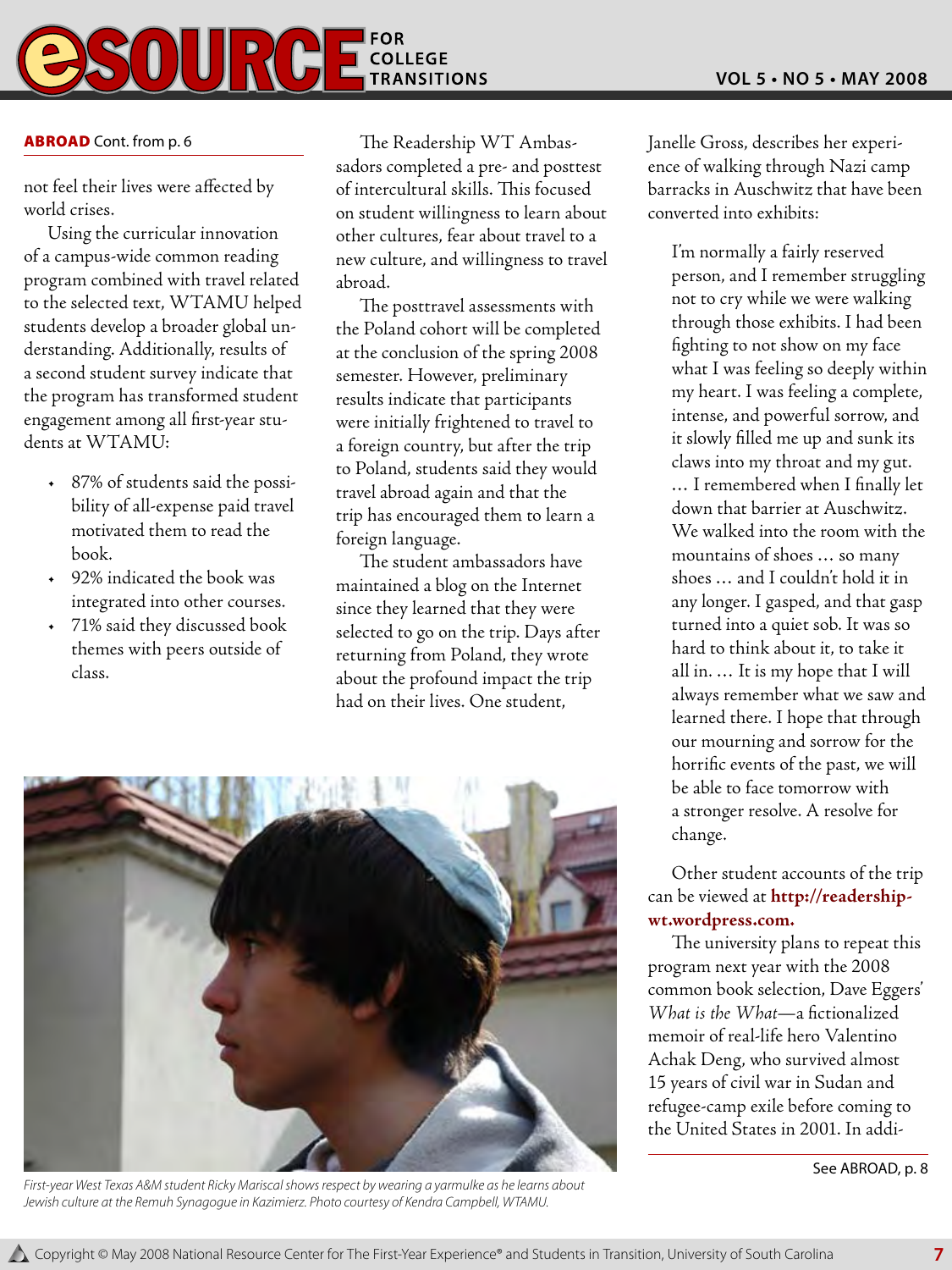

#### **CUSEO** Cont. from p. 5

- Pascarella, E. T., & Terenzini, P. T. (2005). *How college affects students, Volume 2: A third decade of research.* San Francisco: Jossey-Bass.
- Sanford, N. (1968). *Where colleges fail*. San Francisco: Jossey-Bass.
- Schroeder, C. C. (2005). Collaborative partnerships between academic and student affairs. In M. L. Upcraft, J. N. Gardner, B. O. Barefoot, & Associates, *Challenging and supporting the firstyear student* (pp. 204-220). San Francisco: Jossey-Bass.
- Tinto, V. (1993). *Leaving college: Rethinking the causes and cures of student attrition* (2nd ed.). Chicago: University of Chicago Press.
- Watts, E. I. (1999, June). *The freshman year experience, 1962-1990: An experiment in humanistic higher education.* Unpublished doctoral dissertation, Queen's University, Kingston, Ontario, Canada.



*First-year student Allison Tindall places a stone as a memorial at a reconstructed version of the death wall in Auschwitz where thousands, including Polish political prisoners and those who aided Jewish escapees, were shot and killed by the SS, Hitler's military squad. Photo courtesy of Kendra Campbell, WTAMU.*

#### ABROAD Cont. from p. 7

tion to reading the book, incoming first-year students will learn about the aWAKE Project (AIDS: Working toward Awareness, Knowledge and Engagement), a collection of stories and essays geared toward educating and mobilizing Americans to help fight the AIDS crisis in Africa. The collection outlines personal steps that individuals, community groups, and churches can take to have an impact on curbing the spread of AIDS.

Faculty who teach a range of courses, including English, first-year seminar, history, science, and communication, will participate in the program by integrating issues related to Africa into their courses. For the next travel abroad experience, another group of students will be selected to travel to an African country and support existing efforts to fight the spread of AIDS.

#### **Contact**

Russell Lowery-Hart Associate Vice-President for Academic Affairs West Texas A&M University Canyon, TX Phone: (806) 651-2044 E-mail: **rhart@wtamu.edu**

#### **Related articles in** *E-Source*

- Fister, B. (2007). *One book, one campus: Exploring common reading programs. 5***(1), 1**.
- Bukics, R. M., & Clemence, K. (2007). *Lafayette's first-year students analyze a film for their common reading. 4***(4), 8**.
- Presnall, B. & Hodges, L. (2007). *Making study abroad accessible for all students. 4*(5), 8.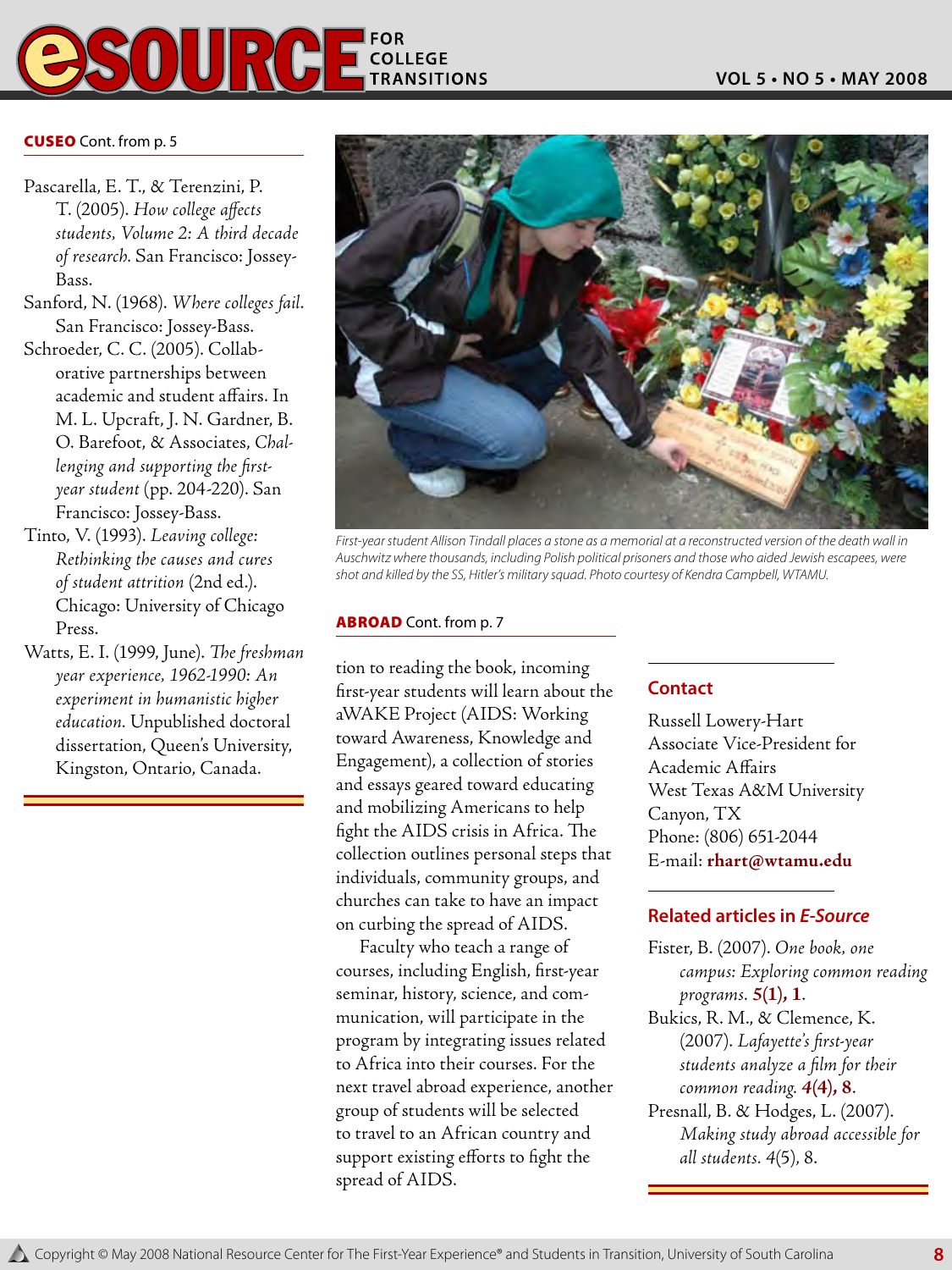## **Using Directed Self-Placement to Involve Students in Writing Course Placement**

 $\begin{tabular}{c} \hline \textbf{tudents enter higher educa-} \\ \textbf{tion with diverse writing levels} \\ \textbf{and experiences. Standardized} \\ \textbf{writing skills placement tests—such} \end{tabular}$  $\overline{\mathcal{L}}$  tudents enter higher education with diverse writing levels and experiences. Standardized as ACT, COMPASS, and Accuplacer—are commonly used to assess students' abilities and forecast success in first-year writing courses. Using these assessments, college advisors or testing specialists may give students a brief explanation of their scores, and students have few alternatives other than to select their courses based on the test results alone. Beyond that, students are not typically involved in their placement.

To better involve students in their writing course placements, a number of institutions are using directed self-placement (DSP)—a method in which students, with the advice of counselors and advisors, choose which writing course is best for them based on detailed course descriptions and the student's own perceived self-efficacy. Some institutions add an essay prompt in which they ask students to defend their choice. Faculty readers use the writing sample to help guide students in choosing the correct placement. At other institutions, students choose their writing classes through a combination of DSP and standardized writing test scores.

Regardless of the model used, the idea behind DSP is that students are more motivated toward success if they are involved in their own assessment. With DSP, students are afforded a more personal, meaningful experience

#### Kristine Owens

*Coordinator, District Student Support Systems Program Development Des Moines Area Community College Ankeny, IA* 

#### Carol Hedberg

*Counselor, Student Services Hawkeye Community College Waterloo, IA*

and may begin to take a larger degree of ownership for their education at the onset (Royer & Gilles, 2003; Luna, 2003).

#### **DSP in Practice**

One basic model of DSP is to provide students detailed descriptions of the available writing courses and the requirements for success in these courses. Students then complete a self-inventory checklist in which they respond to statements about their reading and writing habits, their writing experiences in high school, and their scores on the SAT or ACT (see sample of DSP on p. 11). The results of the self-inventory allow students to select the writing course that seems to best reflect their abilities. Students who struggle to select a writing course can consult an educational advisor or faculty member for assistance.

Some campuses have incorporated variations to the basic model (Owens, 2005; Luna, 2003). One common variation is having students write a

persuasive essay to justify their course placement decision. The writing prompt might ask students to read the course descriptions and checklists and think about which course seems to best match their current level of experience, confidence, and ability. Then students would be asked to write an essay to support their choice of writing courses and describe their strengths in writing and areas they feel need improvement.

The essay allows students to express noncognitive or affective factors involved in learning (e.g., motivation, level of confidence) and is different from commonly used placement essays in which students write on a specific topic. The English faculty who evaluate the essays can better assess students' critical thinking skills, organization, writing ability, and style.

This model could be combined with standardized placement tests. Then, advisors, counselors, and faculty who register students may use the DSP results to assist students who scored inconclusively on the standardized test—a few points above or below the cut score range. Faculty members interviewed at an Iowa community college using DSP preferred this model. One faculty member said:

I think this writing prompt does a much better job of sorting students out than anything we've used in the past. It focuses on what we want them to talk about a little better maybe. We thought we had awfully good prompts in the past, but it seems like every time we had a prompt there was someone

See WRITING, p. 10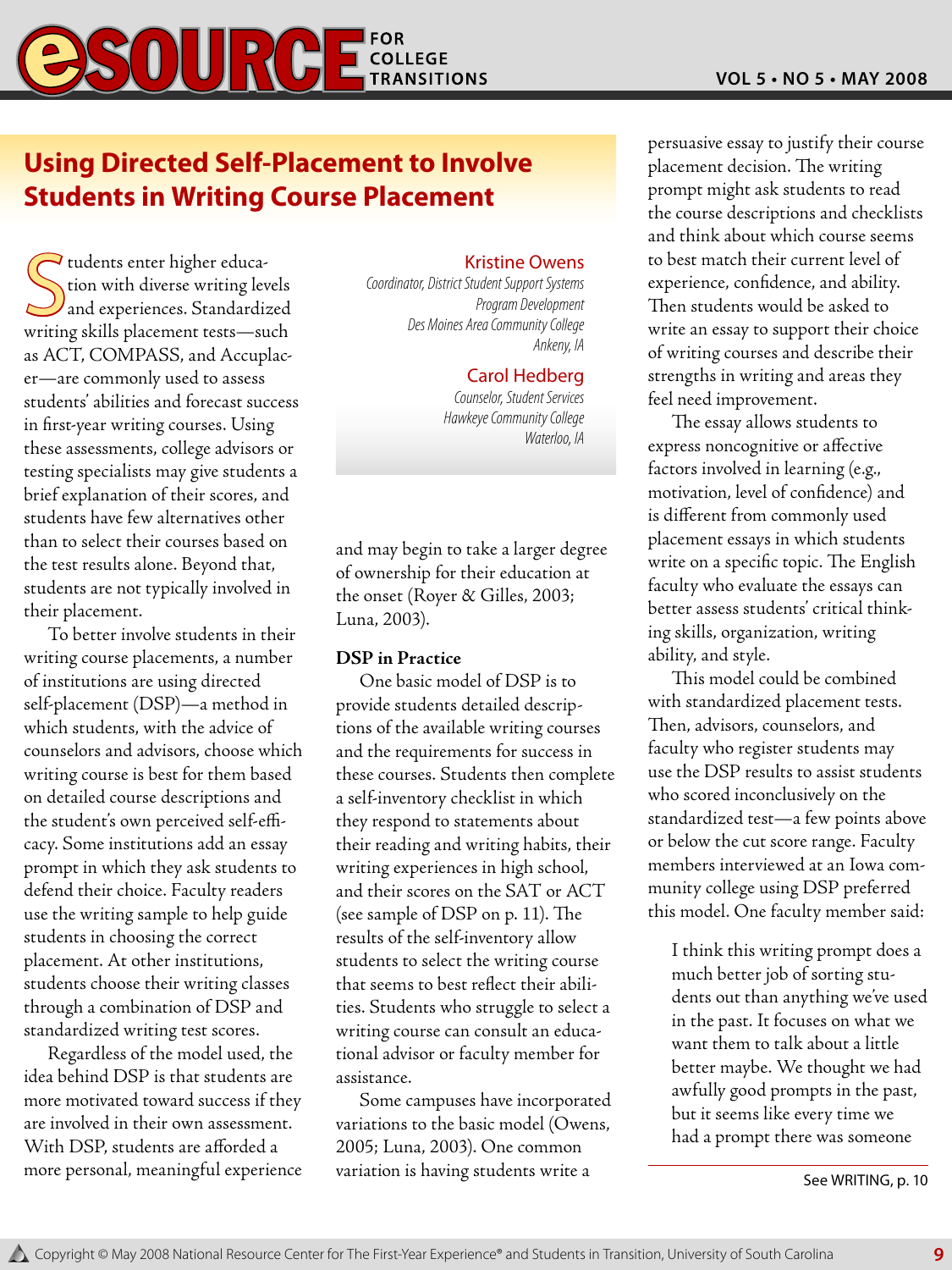

who would go way off on a tangent that we didn't expect and that was very hard, I think, to rate them. Where this (prompt) gives me more critical thinking skills they have to use to base their choice on, which I think is very good. It helps me as an instructor, and the rest of the teachers I've talked to thinks it worked really well.

#### **Conclusion**

To make DSP work, strong institutional commitment from key stakeholders is required. The administration, faculty, and testing professionals must be financially supportive and genuinely committed to the initiative. The DSP process requires more time and resources than standardized testing, especially when computerbased testing is used (Royer & Gilles, 2003). DSP requires direct contact with students. In addition, resources are required to evaluate the essays and regulate the process. For select students (e.g. students who don't yet have a high school diploma or GED), state or federal regulations may impact the use of DSP.

Undoubtedly, the most significant benefit of using DSP is that it promotes self-assessment and responsibility. The process asks "students to learn from the past to make decisions about their future" (Blakesley 2003, p. 46). A secondary benefit, however, is that the writing faculty have the opportunity to communicate their expectations of students in various writing courses either directly or through correspondence. The process changes the nature of student interaction with

staff and faculty (Royer & Gilles, 2003). Faculty also become more involved in the placement process.

#### **Contact**

Kristine Owens Coordinator, District Student Support Systems Program Development Des Moines Area Community College Ankeny, IA Phone: (515) 965-7163 Email: **kdowens@dmacc.edu**

#### **References**

- Blakesley, D. (2003). Directed selfplacement in the university. In D. J. Royer & R. Gilles (Eds.), *Directed self-placement: Principles and practices* (pp. 31-47). Cresskill, NJ: Hampton Press.
- Luna, A. (2003). A voice in the decision: Self-evaluation in the freshman English placement process. *Reading and Writing Quarterly, 19*, 377-392.
- Owens, K. (2005). The efficacy of writing course placement at an Iowa community college. (Doctoral dissertation, University of Northern Iowa. (b2562534). Retrieved January 25, 2008, from UNISTAR database.
- Royer, D. J. & Gilles, R. (2003). *Directed self-placement: Principles and practices*. Cresskill, NJ: Hampton Press.

## **OSOURCE** FOR COLLEGE

*E-Source for College Transitions* (ISSN 1545-5742) is published bimonthly by the National Resource Center for The First-Year Experience and Students in Transition at the University of South Carolina, Columbia, SC 29208. Telephone (803) 777-6029. A single-year subscription is \$40. A multiple-year subscription is \$35 per year. An institutional subscription is \$100 per year or \$95 per year for a multi-year subscription.

The National Resource Center has as its mission to support and advance efforts to improve student learning and transitions into and through higher education.

The Center, a nonprofit organization, will use proceeds from the newsletter to defray publication costs, support research, and disseminate information.

The First-Year Experience is a trademark of the University of South Carolina. A license may be granted upon written request to use the term The First-Year Experience. This license is not transferable without the written approval of the University of South Carolina.

The University of South Carolina does not discriminate in educational or employment opportunities or decisions for qualified persons on the basis of race, color, religion, sex, national origin, age, disability, sexual orientation, or veteran status.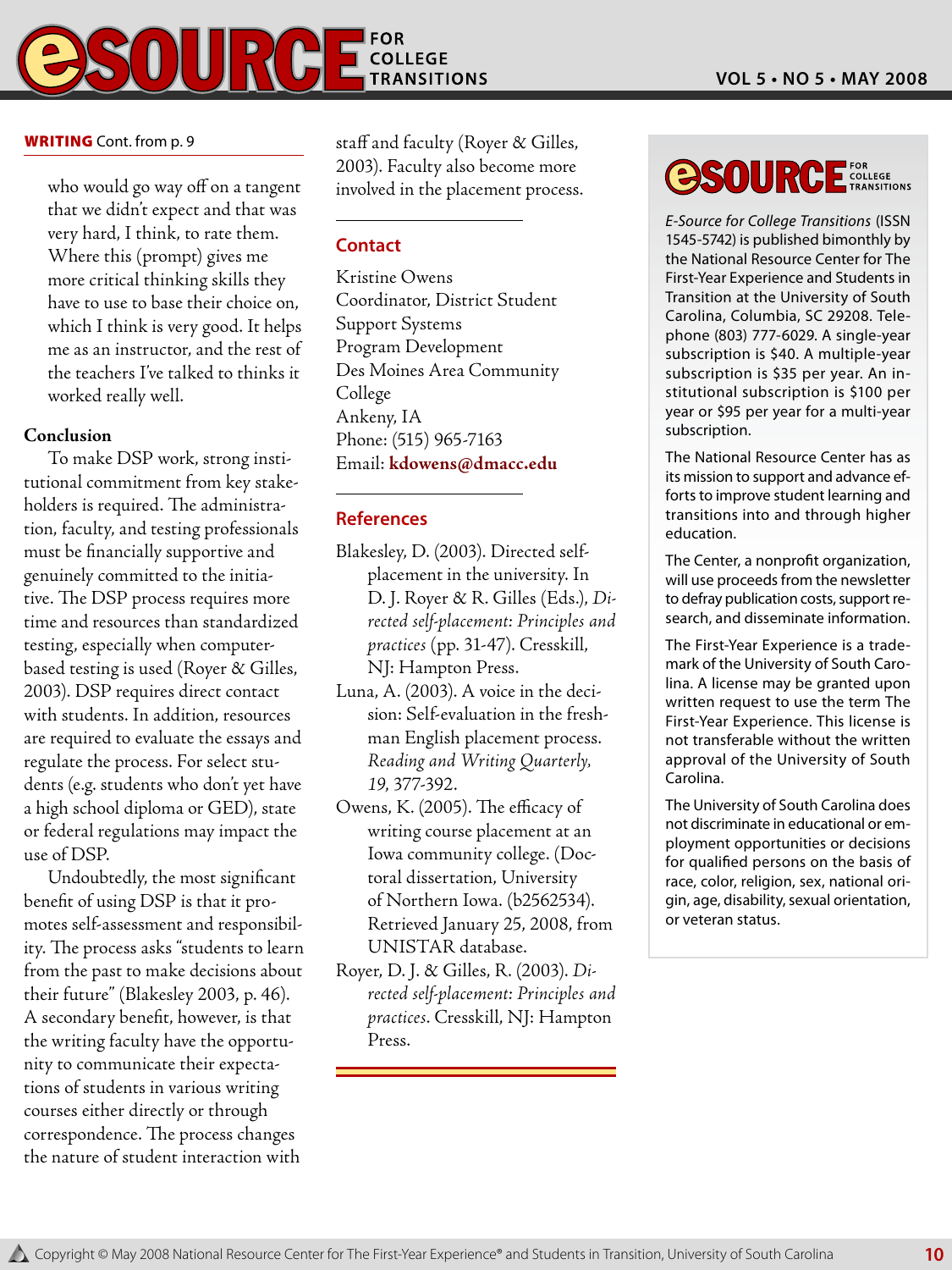

### **Sample of Directed Self-Placement**

#### **Writing Course Checklist**

**Fundamentals of Writing I** is recommended if most of the following statements best describe you:

- $\Box$  I only read books, magazines, or newspapers when necessary.
- $\Box$  In high school, I didn't write much.
- $\Box$  My high school GPA was less than average (below 2.0).
- $\Box$  I don't understand the rules of grammar and punctuation.
- $\Box$  I avoided taking writing courses in high school.

**Fundamentals of Writing II** is recommended if most of the following statements best describe you:

- $\Box$  I read books, magazines, or newspapers fairly regularly (once a week).
- $\Box$  In high school, I wrote papers or essays on occasion.
- $\Box$  My high school GPA was average (2.0).
- $\Box$  I could use some review of grammar and punctuation.
- $\Box$  I consider myself as an average writer.

**Composition I** is recommended if most of the following statements best describe you:

- $\Box$  I consider myself to be a strong reader.
- $\Box$  I read regularly (several times each week).
- $\Box$  In high school, I wrote essays and papers on a regular basis.
- $\Box$  My high school GPA was above average (above a 2.5).
- $\Box$  I am comfortable with my ability to write grammatical sentences.
- $\Box$  I consider myself as a fairly strong writer.

#### **Writing Course Descriptions**

**Fundamentals of Writing I** is the most basic writing class. You will read short essays, which are usually easy for students to understand. In class you will talk about the essays and think about the ideas that you find. You will write about your own experiences and opinions (usually 1-2 pages in length) as you think about the author's words. You will work alone and with others in groups to practice the writing process. As the course goes on, you should find it easier to write, and you should have more confidence that you are clearly saying what you want.

**Fundamentals of Writing II** is the second course you could take to learn to write better. You will read more essays and short pieces of literature, and they will be written for different reasons. In class you will talk about the ideas in the articles, why you think they were written, and who you think are likely to read these articles. You will think about how you might change some of your own writing depending on who might read it. You will write organized essays about your own experiences (3-4 pages) with topics such as technology and education after you have been inspired by the other readings. You will work alone and with others in groups to practice the writing process. You will try different ways to think of what to say. You will practice revising or rethinking your writing and editing your work for grammar and mechanics. You will summarize an article and begin to learn how to incorporate other writers' ideas into your own. There will be a section in the course about how to avoid plagiarism.

*Fundamentals I and II count toward the hours you need to receive financial aid and figure into your grade point average. However, these classes will not count as transfer courses to another college.*

**Composition I** requires you to read longer, more difficult essays and articles, and you will be expected to understand and analyze them. After you have some background knowledge of a new topic from your reading, you will write several papers, each usually up to five pages long. You will learn in this class how to use the ideas and information from other sources to support your own ideas. You will learn how to summarize, paraphrase, quote and cite other sources, including books, journals, magazines, newspapers, and interviews. You will learn how to use the college library and the databases there (EBSCOHOST) and how to properly cite the sources you use in MLA or APA style. You will continue working on the writing process of getting good ideas, using the best sources, organizing your thoughts, thinking about your audience, rethinking and revising your writing, and editing your work. You should feel more confident at the end of this course that you can write a research paper for any college course. This course carries transfer credit.

(Royer & Gilles, 2003). Modified with permission.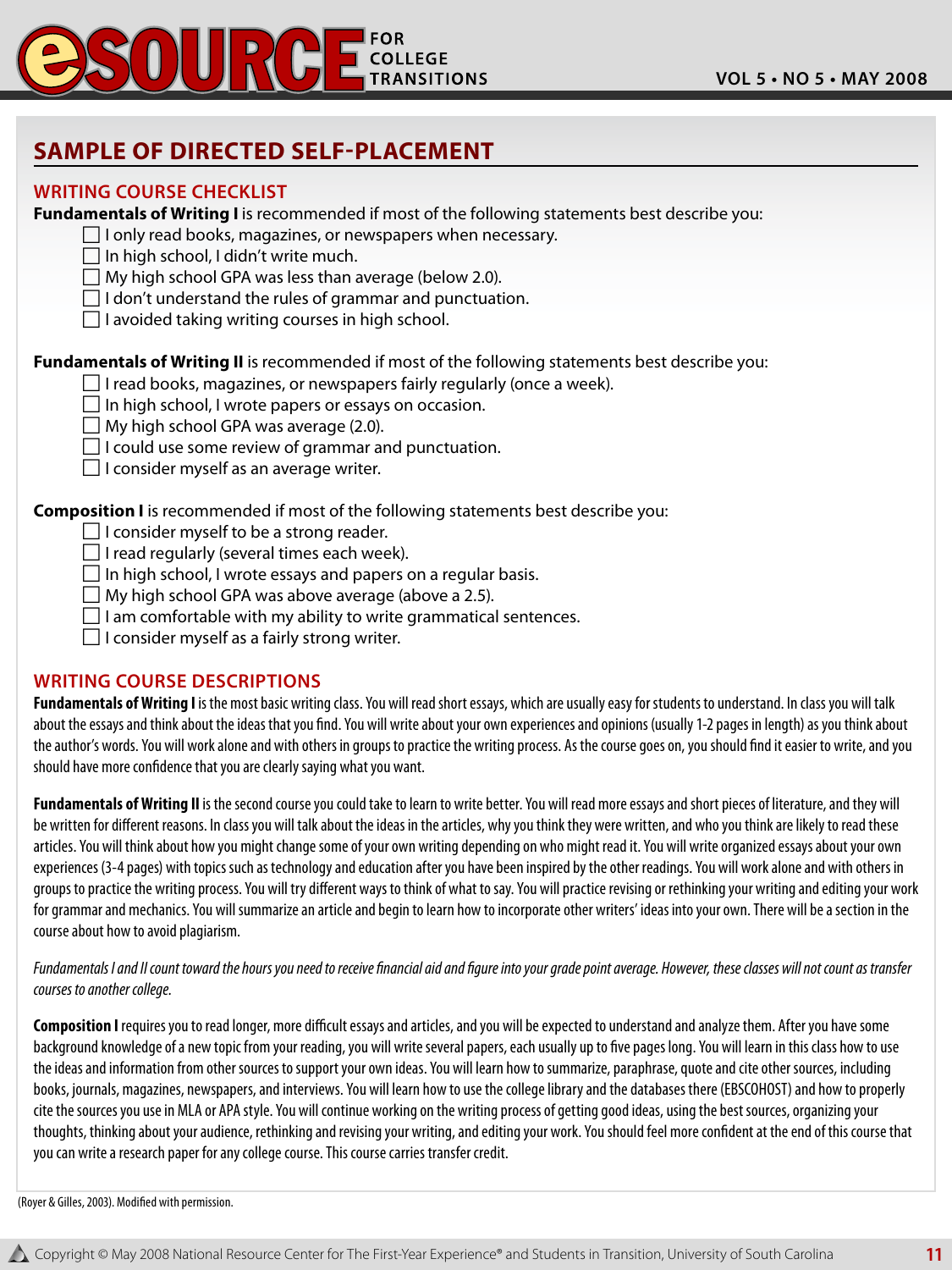## **Welcome Home: Programs for Out-of-State Students Help Ease Their Transition to College**

Woving away from families,<br>
friends, and familiar rou-<br>
tines can make transitioni friends, and familiar rou- $\Box$  tines can make transitioning into the college environment quite difficult, particularly for students who choose to attend a college out of state. In fall 2004 almost 450,000, or 16.8%, of first-year students at Title IV postsecondary schools enrolled at an institution outside of their home state, according to the National Center for Education Statistics (2005).

Out-of-state, first-year students can have a greater risk of attrition, in part because the transition to a new state can present a number of challenges, including difficulty in acclimating to the local culture and making new friends. One out-of-state University of South Carolina sophomore reflects, "Everyone already came here with their cliques from high school. It's hard to get into groups with people who have been friends for years."

For out-of-state students, the transition to a new state can be made easier through university efforts to help acquaint students to a new environment and provide them with social support.

To retain out-of-state students who consider transferring to institutions closer to home, the University of Nebraska-Lincoln (UNL) created the *Huskers Away From Home* program, which matches out-of-state first-year students with local alumni host "families." All out-of-state first-year students, except student-athletes,

Mandie Thacker

*Graduate Assistant, University 101 University of South Carolina, Columbia, SC*

can participate. Matched through an application process that compares similar interests, students and hosts schedule get-togethers twice a semester, which allows students to connect with a family-like support system.

Host families often form very close relationships with their students, even inviting them to stay in their homes when residence halls close over holidays. UNL also holds a host parents' weekend where the alumni hosts return to their alma mater and participate in activities with their students. *Huskers Away From Home*, housed in the alumni office, helps students connect to the city and campus so they are less likely to transfer.

Out-of-state students and their parents have praised the program. The university posts comments on its web site (**http://www.huskeralum.com/ student\_programs/huskers\_away. htm**). One student said, "No matter how far away I am from home, there is someone here to talk to, to help out or just to hang out with when I'm feeling lonely." A parent had this to say: "If only I could fully express in words how comforting it was for me to know (my son) had someone to turn to."

Many out-of-state students struggle with acclimating to the culture of their new state or region. With this reality in mind, the University of South Carolina's *Gamecocks* 

*Across America*, started in 2006, introduces out-of-state students to southern culture. Housed in the Student Success Center, the program offers a variety of activities, including a welcome week activity entitled "What's the Big Deal about Sweet Tea?" Students are treated to southern foods and learn about South Carolina and the cultural peculiarities of its residents such as dressing in sundresses, bowties, and seersucker suits for athletic events. They also learn about other services available to out-of-state students, including a one-on-one mentoring program with an upperclass student from the same state or region. Students can attend group trips to nearby cities such as Charleston, SC, Charlotte, NC, and Atlanta, GA. Additionally, out-ofstate students are provided with a special guide to the university and Columbia, home to the university's main campus. For more information about this program, visit **http://www. sa.sc.edu/ssc/outofstate.htm**.

The University of Connecticut (UConn) has a similar program that provides mentoring and social activities designed to connect out-of-state students to the campus. Started in 2005, *Huskies Away From Home*, formed by the Division of Student Affairs, has become a recognized campus organization that matches out-of-state, first-year students with upperclass mentors. In addition to mentoring, students can participate in intramural soccer, basketball, and volleyball teams, and social events such as ice skating and comedy show outings, pizza party mixers, and finals week study breaks. UConn also

See HOME, p. 13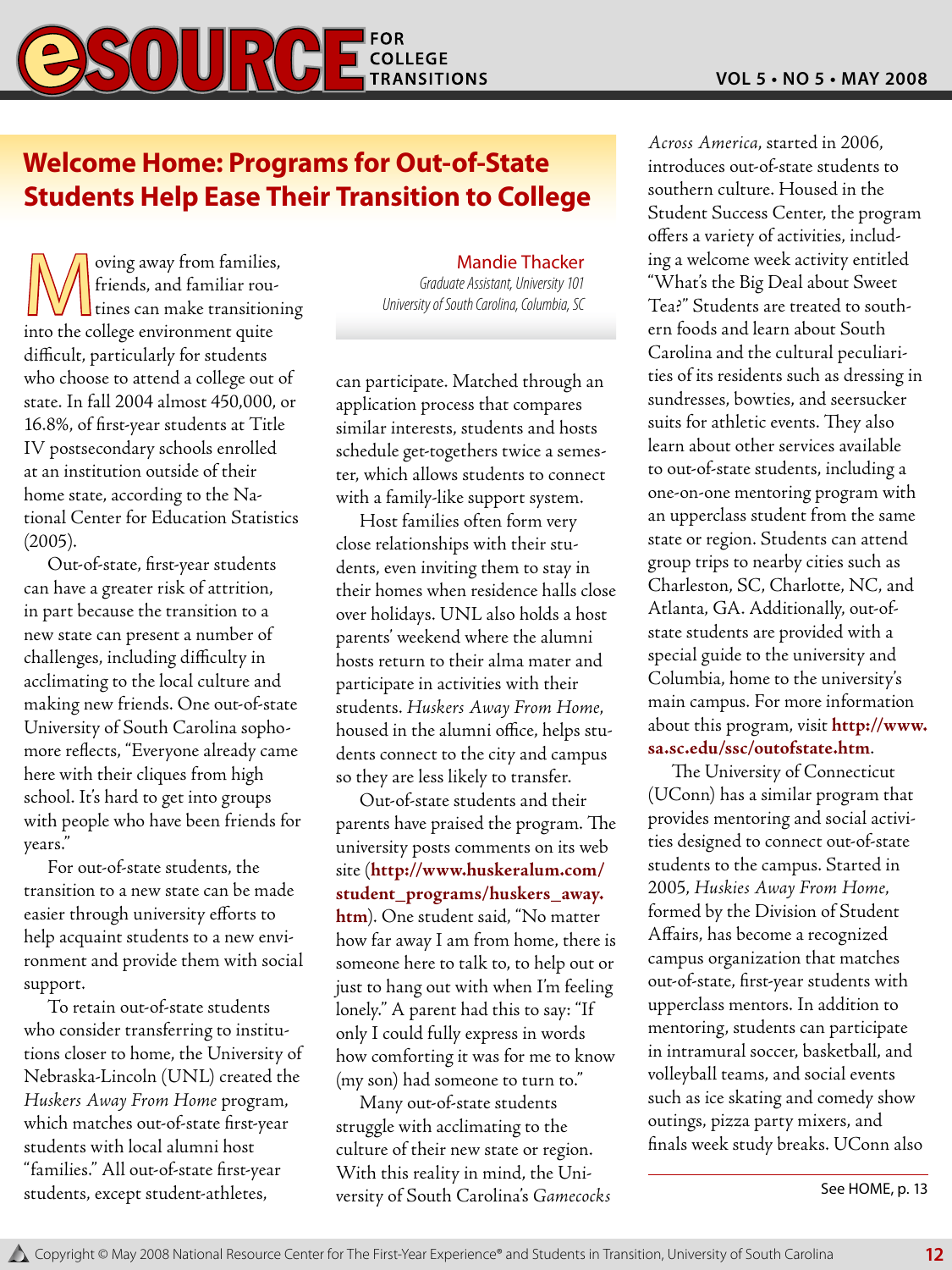

#### **SERV** Cont. from p. 2

Sweeney got a visit from Schupp, who slowly coaxed him back to school. Although Sweeney had missed about two weeks of classes, "the teachers in the SERV program were understanding," said Sweeney, who is studying marketing and communications. "They know that when dealing with veterans, sometimes this happens. They told me what I missed, gave me some pointers and some review. I was able to catch up."

Outside of the classroom, veteranstudents at CSU receive tutoring, mentoring, and general encouragement. SERV contracts with the VA to provide mentors and seasoned veteran graduates who can offer new veteran-students general support. The university has created an on-campus service station staffed by professional representatives of veteran service organizations, including the AMVETS National Service Foundation and the Department of Veterans Affair's Vocational Rehabilitation and Employment service who are on campus at least once a week to answer questions and lend support.

Veteran students often reach a quagmire wading through VA bureaucracy to get their educational benefits started (the benefits are disbursed monthly directly to students and, in turn, students pay the university). Sometimes, the VA can take as long as 14 weeks to process and start the payments. Then students face another bureaucratic dilemma when the university is unwilling to wait. Students who don't pay on time are, ultimately, withdrawn from the university. CSU has removed this barrier by extending their wait time. Schupp also often mediates financial differences between

the VA and the university. Schupp **HOME** Cont. from p. 12 explains that frequently, veteranstudents need someone to handle almost every aspect of their university affairs—from admission, to registration, to working with the bursar's office—because in the military they became accustomed to having their commanding officers navigate the bureaucracy for them, Schupp said.

Whether SERV will result in higher retention of veteran-students is yet to be determined. However, in the first year, Schupp's efforts to recruit veteran-students under the SERV program have already paid off enrollment of veteran-students using the GI Bill at Cleveland State has increased by about 30% from 197 veterans to 259. Schupp's unique recruitment technique went beyond the usual military day fair on campus to county fairs across Ohio where thousands of families still gather annually. Schupp handed out video cameras and tapes so that families with soldiers overseas could send family videos of the fair to their troops. The tapes were preloaded with a two-minute advertisement of Cleveland State's SERV program.

"I hit my target audience," Schupp said. "They have a CSU advertisement taped on memories that they are never going to throw out. It's better than a pamphlet that gets thrown away."

#### **Contact**

Trish Willingham Editor National Resource Center for The First-Year Experience and Students in Transition University of South Carolina Phone: (803) 777-1924 E-mail: **willngpa@gwm.sc.edu**

provides out-of-state students with contact lists of students from various states and regional areas. The university uses a Facebook networking community and e-mail lists to disseminate information about upcoming events geared toward out-of-state students. For more information on this program, go to **www.dsa.uconn. edu/huskiesawayfromhome.**

These programs support out-ofstate students by helping them address the issues of being physically separated from family and friends, find a niche within their universities, and deal with the possible culture shock of moving to a new area or region. Such programs welcome out-of-state students to campus and help them find a comfortable place within the university, thus helping these students better transition to their new setting.

#### **Contact**

Mandie Thacker Graduate Assistant for University 101 University of South Carolina Columbia, SC Phone: (803) 777-3801 Email: **mandiethacker@gmail.com**

#### **References**

National Center for Education Statistics (2005). *Residence and migration of all freshmen students in degree-granting institutions, by state or jurisdiction: Fall 2004*. (NCES Table 213). Washington, DC: Department of Education. Retrieved April 9, 2008 from http:// nces.ed.gov/programs/digest/d07/ tables/dt07\_213.asp.